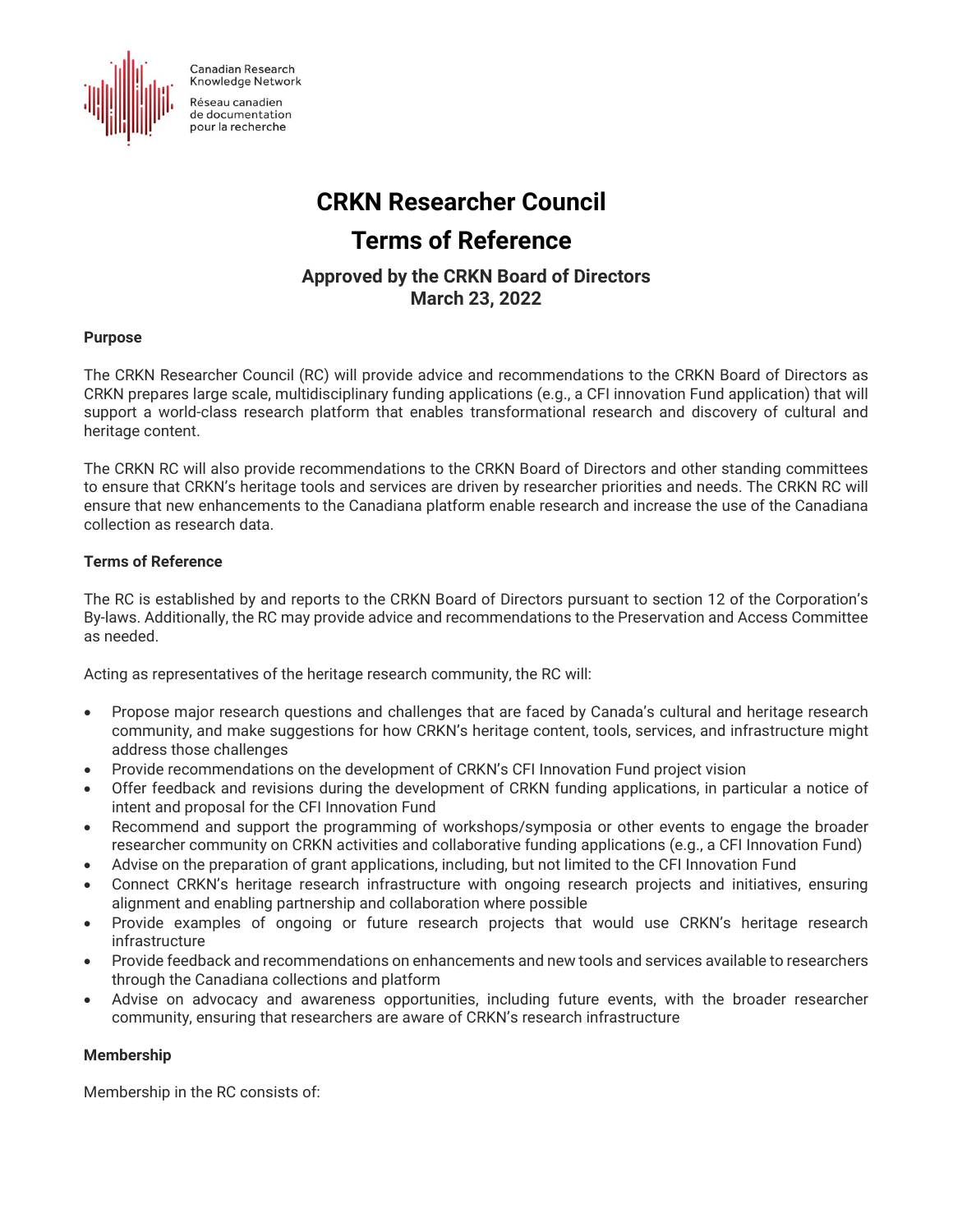1) Ten (10) to fifteen (15) researchers based at a Canadian institution representing the multidisciplinary nature of the humanities and social sciences, such as, but not limited to:

- Digital Humanities, particularly with a Canadian focus
- Indigenous Studies
- Canadian History, particularly with a focus on marginalized peoples
- Literary Studies
- Gender Studies
- **Library Studies**
- History
- Sociology
- Climate Science
- Public Health
- Economics
- Political Science
- **Communications**

2) Two (2) to five (5) international researchers (based at institutions outside of Canada), representing the above disciplines.

3) Three (3) to five (5) gallery, library, archive, or museum (GLAM) professionals with expertise in providing access to digitized and born digital cultural and heritage content, preservation, linked open data, and researcher tools.

Members will indicate a dedicated commitment to upholding principles of Equity, Diversity, and Inclusion (EDI) as well as those of Truth and Reconciliations. Membership in the RC will also be determined based on a diversity of representation, including discipline, career level, geographic, linguistic, gender, ability, and ethnic diversity. CRKN is committed to upholding principles of Equity, Diversity, and Inclusion (EDI) as well as those of Truth and Reconciliation as it develops the RC and in any funding proposals.

### **Membership Process**

- One (1) member appointed to represent the Board of Directors to act as Chair or Vice Chair
- One (1) member appointed to represent the Preservation and Access Committee to act as Chair or Vice Chair
- Two (2) to five (5) international researchers appointed by the Board of Directors
- Three (3) to five (5) GLAM professionals appointed by the Board of Directors
- Up to thirteen (13) researchers based at Canadian institutions appointed by the Board of Directors

Pursuant to section 13(4) of the Corporation's by-laws; the Executive Director is entitled to be present at, and to participate in all meetings of any committee of the Board (unless the chair of the meeting requests that the Executive Director not be present for all or part of a meeting), and is entitled to receive notice of meetings and all information provided to members of any such committee relating to matters before the committee, but will have no right to vote as a member of a committee with respect to any matter.

At the discretion of the Executive Director, and in consultation with the Council Chair, other CRKN staff may be called upon to participate in meetings as resource personnel, as required.

### **Meetings**

Meetings will be held monthly using web-meeting facilities, with one in-person meeting annually.